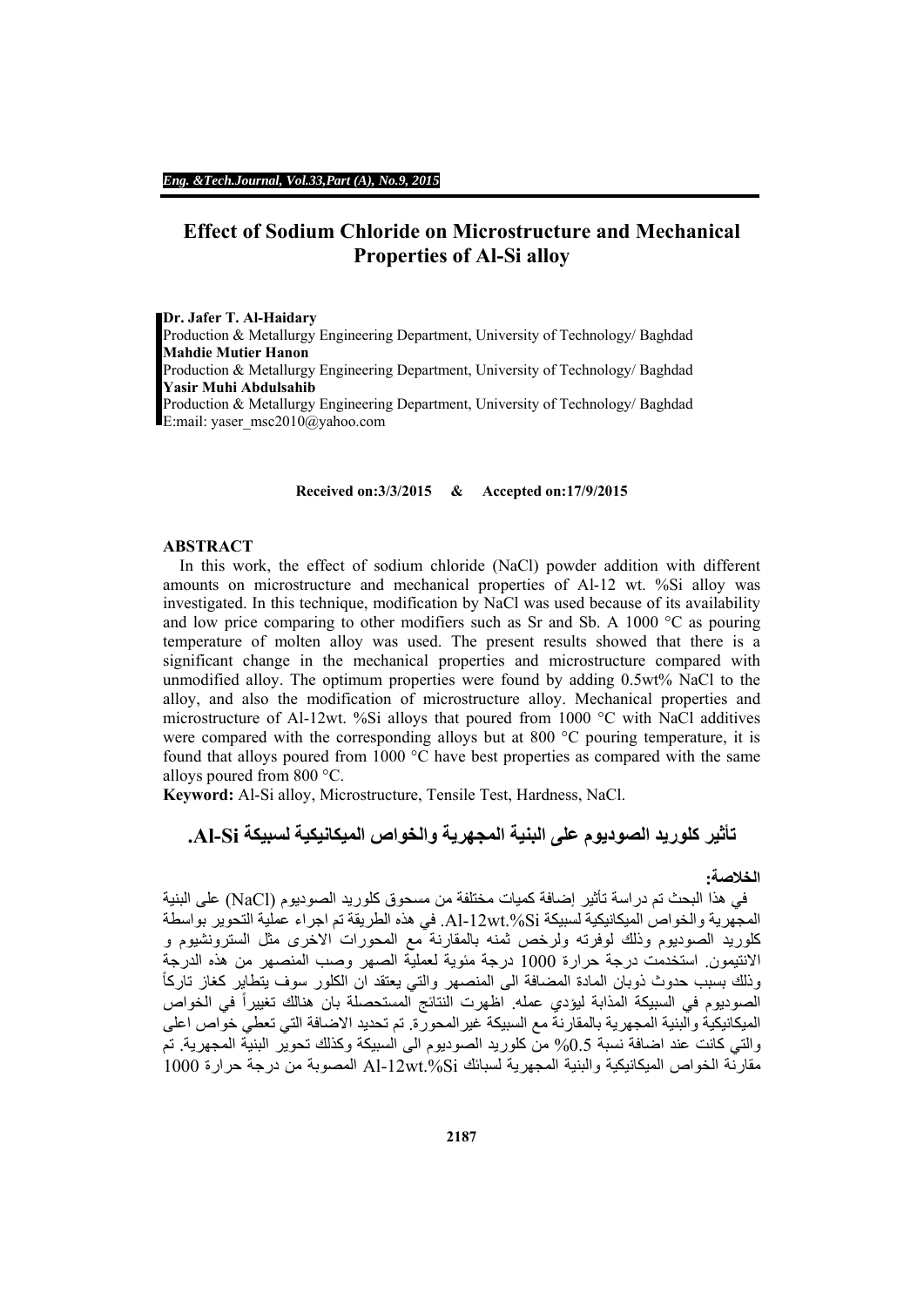درجة مئوية والمضافة اليھا كلوريد الصوديوم بنفس السبيكة ولكن بدرجة حرارة صب مقدارھا 800 درجة مئوية, حيث وجد ان صب السبائك من درجة حرارة 1000 درجة مئوية تعطي خواص افضل من صب السبائك نفسھا من درجة حرارة 800 درجة مئوية.

## **INTRODUCTION**

luminum alloys offer an extremely wide range of capability and applicability, with a unique combination of advantages that make it the material of choice for numerous products and markets. Aluminum – Silicon casting alloys are essential Auminum alloys offer an extremely wide range of capability and applicability,<br>with a unique combination of advantages that make it the material of choice for<br>the automotive, aerospace and engineering sectors, these applica and other industries increases because they are lightweight, low costs production, easy to machine and have good recycling possibilities [1]. Aluminum – Silicon alloys are widely used for shape casting due to their high fluidity, ease of casting low density and controlled of mechanical properties. Mechanical properties of Al-Si alloys are related to the morphology of silicon particles (amount, size, shape and distribution), Al grain size, shape, and dendrite parameters [1, 2]. These properties can be easily achieved by modification of the eutectic silicon either by rapid solidification or by the introduction of modifiers to the melt [3, 4]. Modification with Na, Sr and Sb changes the silicon morphology. Na, Sr and Sb are commonly used for chemical modification and addition of small amounts of these elements to the melt changes the coarse and large needles of silicon into a fine and well-rounded form [1, 3, 5-7].

 Several studies of Al-Si casting alloy have different factors that affect on microstructure and chemical properties, S. A.Jenabali etc. 2004, were studied the effect of Sr and Sb on silicon modification were investigated. The optimum amount of Sr content for achieving a modified fibrous structure in a sand mould is 0.013% Sr (by weight), whereas the amount for Sb is around 0.1%. Mechanical properties of the modified A356 alloy were superior to the unmodified alloy. Solution heat treatment at 540 °C for 6 hours, water quenching and aging at 150 °C for 3 hours significantly enhance these properties. D. G. Mallapur, etc. 2010 investigations were carried out to find the effect of grain refinement (by Al- 3Ti and Al-3B) and modification (by Al-10Sr) of A356 alloy. The effect was studied on the microstructure and mechanical properties of A356 alloy. The present result shows that a reduction in the size of  $\alpha$ -Al dendrites, modification of eutectic Si and improvement in the mechanical properties were observed with the addition of grain refiner and modifier either individual addition or in combination. Witthaya Eidhed 2008, studied the effects of Sr, Mg, Cr, Sr/Mg and Sr/Cr combined additions on the Fe-containing intermetallic phase in a recycled Al-Si-Fe cast alloy. The experimental results show that the additions of Cr and Sr/Cr successfully modified the platelet and flake-like *β*-Al5FeSi phases (*β*-compound) into the fibrous *α*-Al8Fe2Si (*α*-compound). V. Maksimović etc. studied the microstructural analysis of a commercial 2219 alloy modified with a small (Si+Ge) addition was carried out using different analytical techniques. The presence of CuAl<sub>2</sub> phase, which cannot be dissolved during solution treatment and various phases containing Cu, Mn, Fe and Si in overaged microstructure indicates that more Cu was removed from the solid solution and did not contribute to hardening.

 The present research focused on evaluating the effects of the addition of different amounts of NaCl on the microstructure of eutectic Al-Si and mechanical properties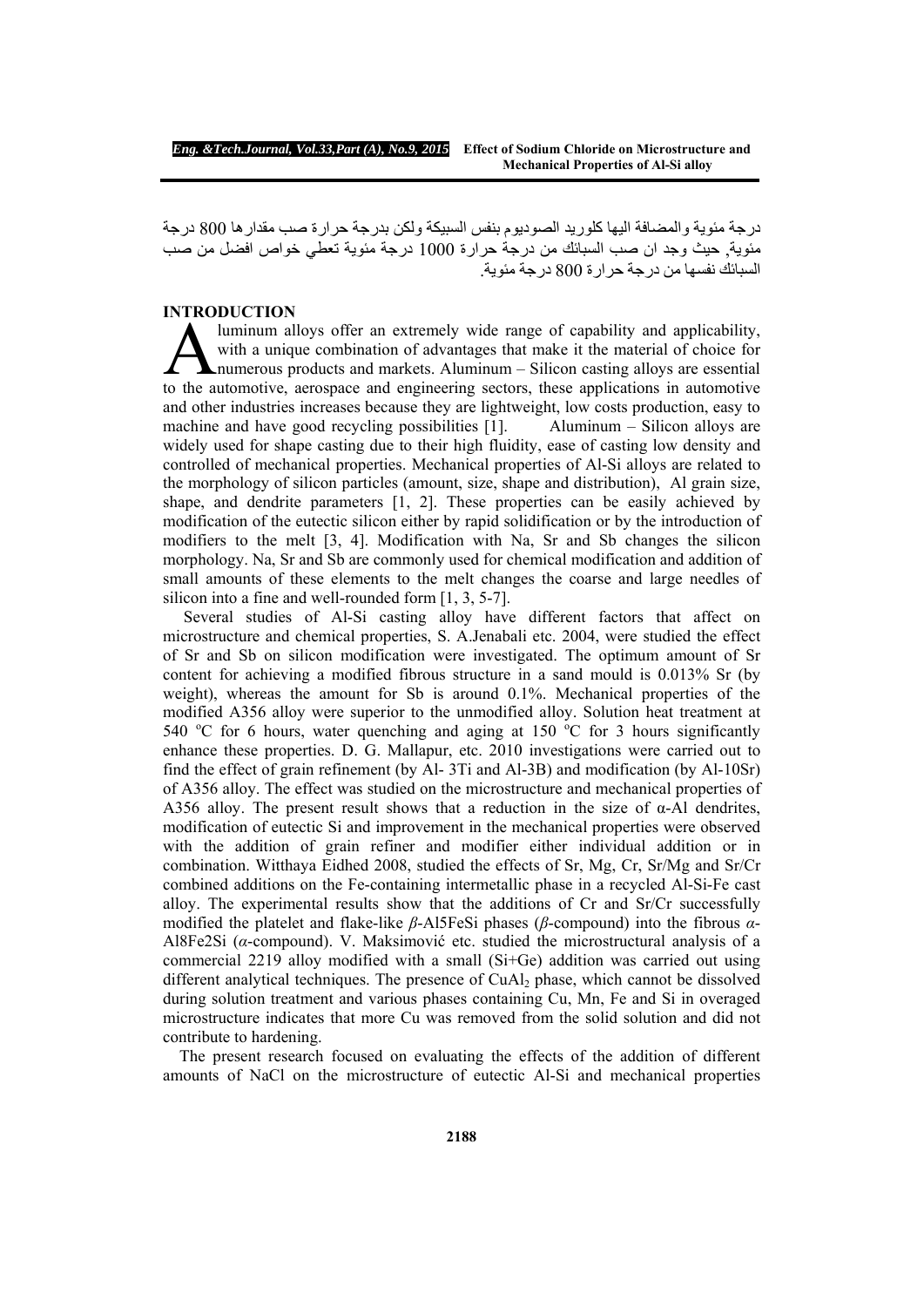(tensile strength, yield strength, hardness) by comparing their effects with traditional modifiers such as Sr and Sb in a eutectic Al-Si alloy. The Na is usually added to eutectic or hypoeutectic aluminum silicon casting alloys to modify the morphology of the silicon phase. Without the benefit of a modifying treatment, eutectic silicon solidifies in a relatively coarse continuous network of thin platelets.

#### **Experimental work**

The materials used in this work was  $Al - 12wt\% Si$  alloy (chemical composition of the alloy is shown in Table 1) the chemical composition analysis was carried out using (dissolution spectrometer) at a State Company for Examination Engineering and Qualification (Specialist Institute for Mechanical Industry, previously).  $Al - 12wt\%Si$ alloy was cut and melted using graphite crucible in an electrical furnace at 800 °C as shown in figure (1). After melting process, different weight percentage (0.05, 0.1,0.2, 0.3, 0.5, 1wt.) of NaCl were added to the melt in the form of pure powder of sodium chloride (supplied by Iraqi market with 99% purity) and wrappers with aluminum foil, the molten of alloy was stirred for 30 seconds using a silicon carbide rod to homogenize the molten metal, After which the stirring, temperature of the furnace was raised to 1000 °C for 10 min to ensure the interchange of Na to molten alloy. The homogeneous melt was poured in a preheated stainless steel die with dimensions of (17 mm) diameter and (120 mm) length. All the processes were made at the same manner and withholding time of 10 minutes at 1000 °C. Melting process done at high temperature laboratory in Production Eng. and Metallurgical Department.

**Table (1). Chemical composition of the Al-12 wt% Si alloy.**  Si p | Mn | Mg | Zn | Fe | Cu | Al 12.06 0.001 0.1 0.13 0.09 0.12 0.32 Balance



**Figure (1) electrical furnace.**

## **Tensile Test**

 The tensile specimens were prepared according to ASTM-E8 as shown in figure (2). The tests were done by using an Instron machine with a (20) ton capacity and (1 cm/min) cross head speed. All tests were performed at ambient temperature.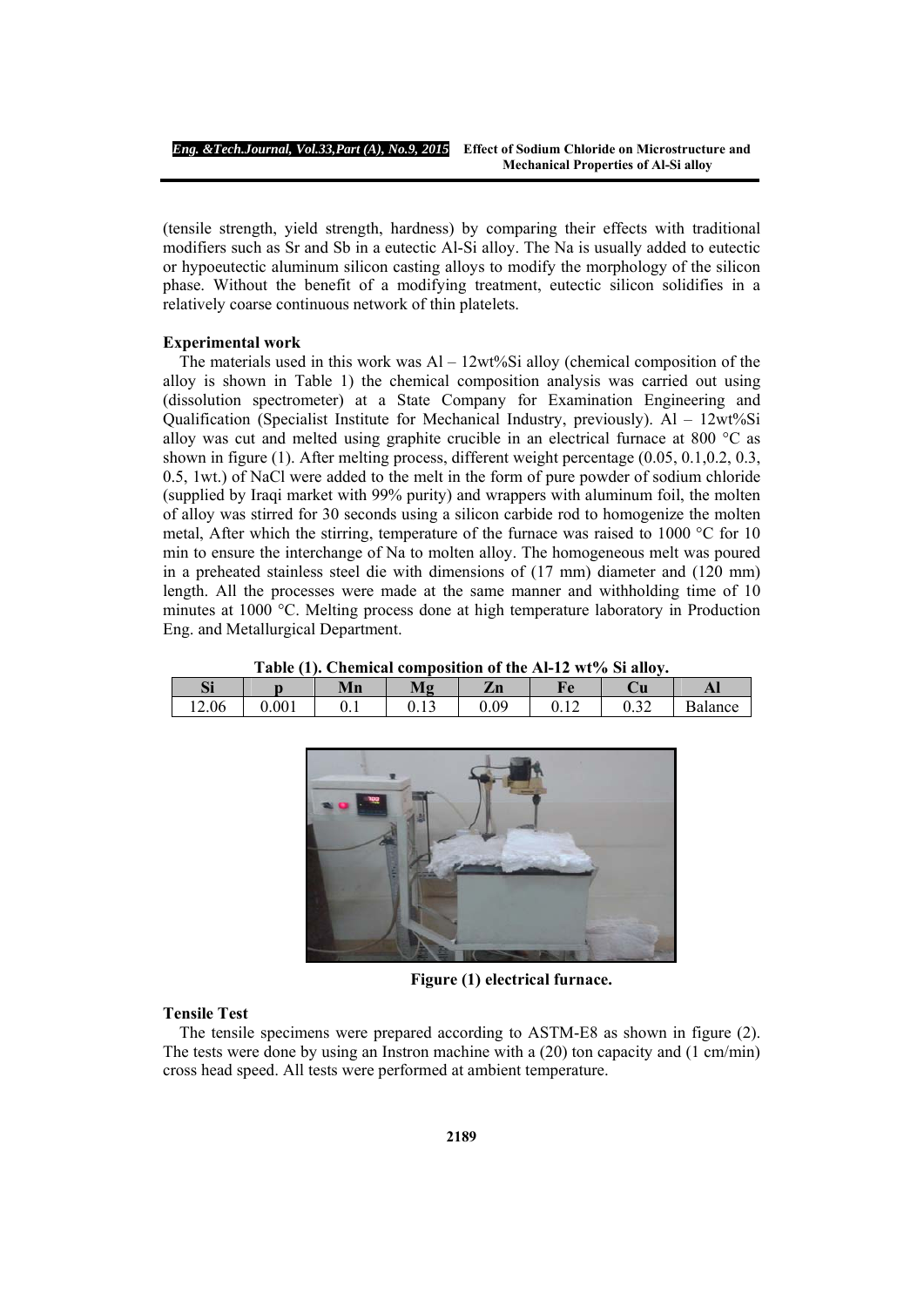

**Figure (2) shows the standard ASTM-E8 of tensile specimens.** 

## Where:

- G: Gage length  $= 45$ mm.
- D: Diameter = 9 mm
- R: Radius of fillet  $= 8$
- A: Length of reduced section = 54mm.

### **Hardness Test**

 Vickers macrohardness was measured using diamond pyramid indenter with applied load of 200 gm. for 15 seconds to measure samples hardness. Three values for specimens were taken.

#### **Microstructure examining**

 The samples were prepared with diameter of 10 mm and a height of 5 mm for the purpose of studying the microstructure. Grinding process was conducted for samples on grinding device by using silicon carbide papers (320, 500, 800 and 1000) with the presence of liquid water cooling, with increasing softness to remove any scratches provided through cutting operations. After the completion of the grinding process, conducted on samples using a polishing process refinement which consists of a rotating disk prove the polishing cloth and used polished diamonds paste of 1µm particle size with polishing liquid as a cooling lubricant, as well as the alcohol to clean the samples to be obtained on the surface of the mirror-free. The polished samples were etched using Keller's reagent (190ml H<sub>2</sub>O + 5ml HNO<sub>3</sub>+ 3ml HCl + 2ml HF) for about 30-50s in order to develop microstructure with grain boundaries and finally, the polished specimens were taken for optical microscopy. The microstructure of the test samples was examined by optical microscope (100W Carlzeiss Jane, Germany, EP. Type 2) connected to digital camera.

### **X-Ray Diffraction (XRD) Test.**

 X-Ray Diffractometer SHIMATZO 6000X was used to study the phase composition of the Al-12wt%Si alloy, with measuring condition as below. This test was done at a State Company for Examination Engineering and Qualification.

Target: Cu, Wave length= 1.5406 A, 2Theta range= 0-80 deg.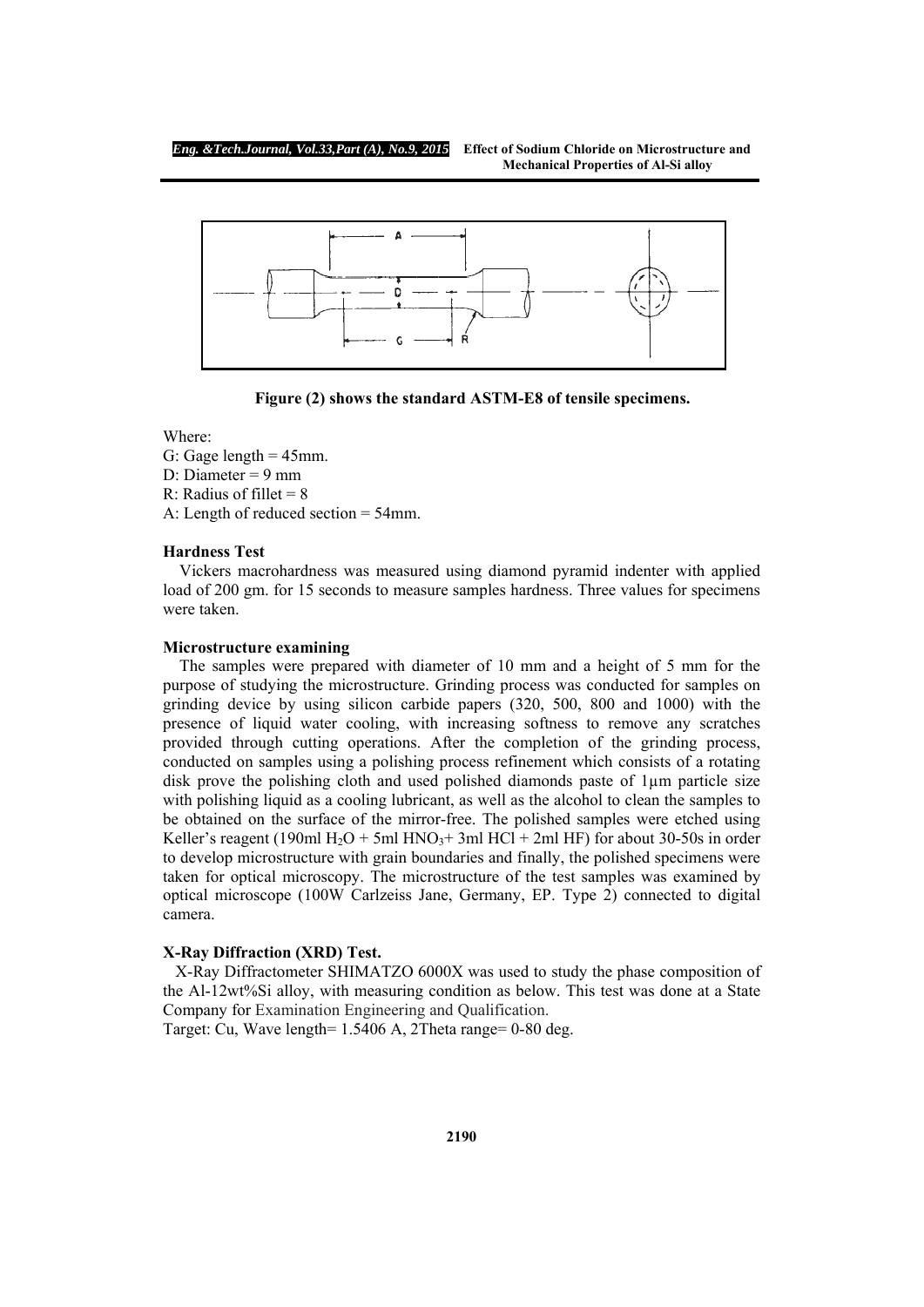## **Results and Discussions: Mechanical properties**

Table (2) illustrates the mechanical properties of Al-12wt%Si alloy with different additions of sodium chloride powder. It is clear that the added sodium chloride into Al-12wt%Si alloy leads to increase the tensile, yield strength and hardness up to 0.5wt% NaCl.

| <b>Alloy</b><br>No. | <b>Alloy type</b>           | <b>Tensile</b><br>strength<br>(MPa) | <b>Yield</b><br>strength<br>(MPa) | <b>Strain</b> | <b>Hardness</b><br><b>HV</b> | <b>Elongation</b><br>$\frac{0}{0}$ | <b>Reduction</b><br>Area % |
|---------------------|-----------------------------|-------------------------------------|-----------------------------------|---------------|------------------------------|------------------------------------|----------------------------|
|                     | Al-12%Si                    | 160                                 | 33                                | 0.062         | 68                           | 6.2                                | 5.8                        |
| $\overline{2}$      | Al-<br>12%Si+0.05%NaCl      | 190                                 | 44                                | 0.091         | 81                           | 9.1                                | 8.3                        |
| 3                   | $Al-$<br>$12\%Si+0.1\%NaCl$ | 233                                 | 61                                | 0.197         | 87                           | 19.7                               | 16.4                       |
| $\overline{4}$      | $Al-$<br>$12\%Si+0.2\%NaCl$ | 235                                 | 57                                | 0.148         | 91                           | 14.8                               | 12.8                       |
| 5                   | $Al-$<br>$12\%Si+0.3\%NaCl$ | 219                                 | 71                                | 0.077         | 82                           | 7.7                                | 7.1                        |
| 6                   | $Al-$<br>$12\%Si+0.5\%NaCl$ | 237                                 | 77                                | 0.088         | 94                           | 8.8                                | 8.1                        |
| 7                   | $Al-$<br>$12\%Si+1\%NaCl$   | 214                                 | 63                                | 0.151         | 74                           | 15.1                               | 13.1                       |

**Table (2) the effect of different additions of sodium chloride powder on mechanical properties of Al-12%Si alloy at pouring temperature 1000 °C.** 

 Figures (3-7) show the influence of the different NaCl additions on the mechanical properties of Al-12wt%Si alloy. From the figures, it is clear that there is an improvement in the mechanical properties such as tensile strength, yield strength, hardness, increased with addition of NaCl due to the change in the morphology as compared with unmodified alloy. These results as better comparing with [S. A.Jenabali Jahromi, et al.] whom modified A356 alloy by Sr, Sb it is clear that the tensile and yield strength increase to 165 and 162 MPa respectively as compared with unmodified alloy.

From the figures (3, 4 and 5) find that the alloy with additives 0.5 sodium chloride have the maximum tensile strength, yield strength and hardness compared with the rest of the alloy additions and without additions alloy. It is believed that the optimum structure modification is 0.5% NaCl addition (as is seen from the results). For less than this amount, the addition is not enough to make a complete modification. While for more than this ratio, some of the NaCl particles (after solidification) coexist in the structure, and since this brittle material will affect the mechanical properties of the alloy to some extent.

 Mechanical properties of Al-Si casting alloys, especially elongation, depend on the alloy microstructure and distribution the eutectic silicon, which may have an acicular or lamellar shape. It is known that elongation is improved by modifying the alloy by Na to form a fibrous eutectic structure [4, 10]. The mechanical properties of the Al-Si alloy are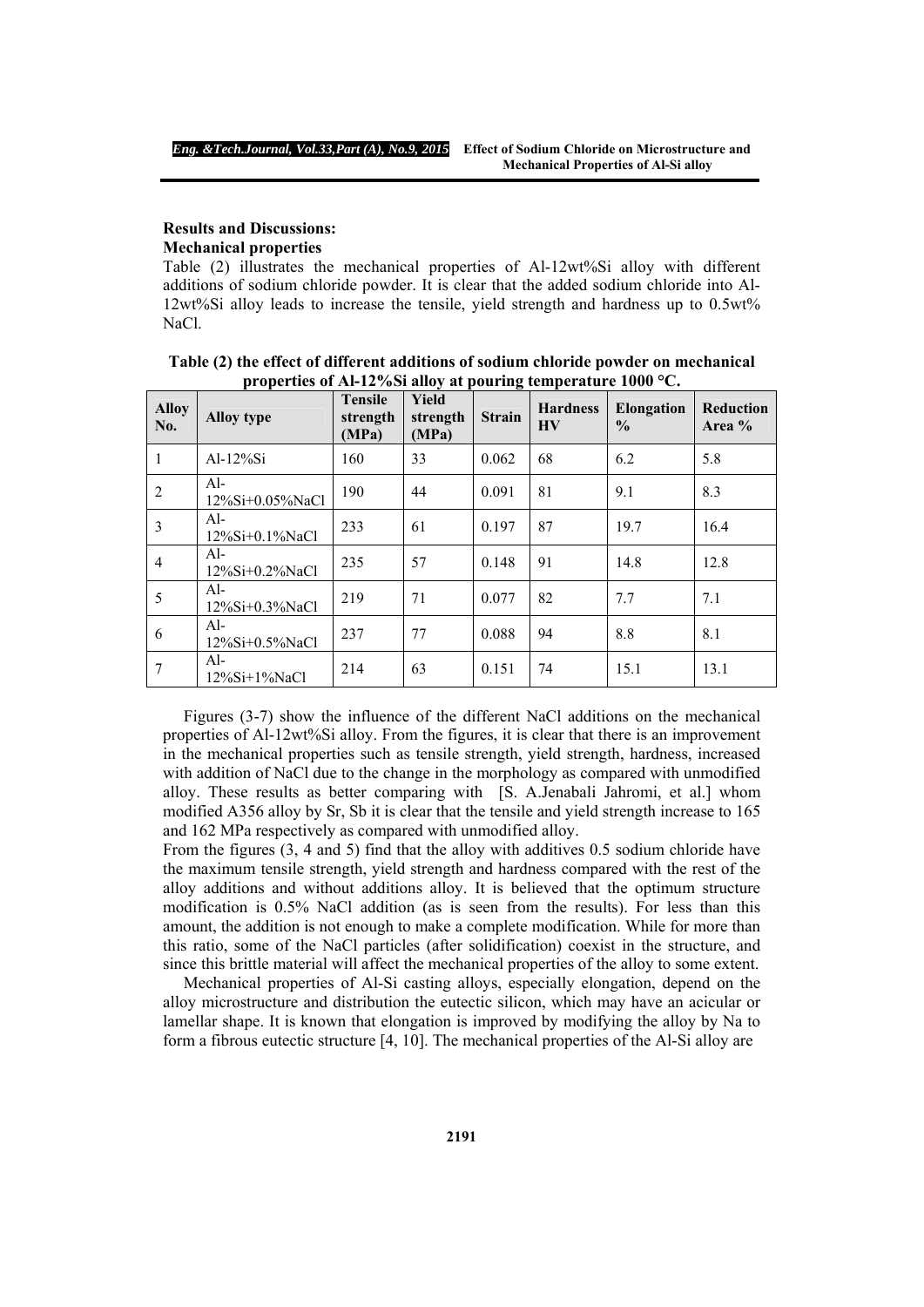





 related to the size, shape and distribution of the eutectic silicon phase in the microstructure [4, 10].



**Figure (4) behavior the yield strength with different additions of wt.% NaCl.**



**Figure (5) behavior hardness with different additions of wt.% NaCl.**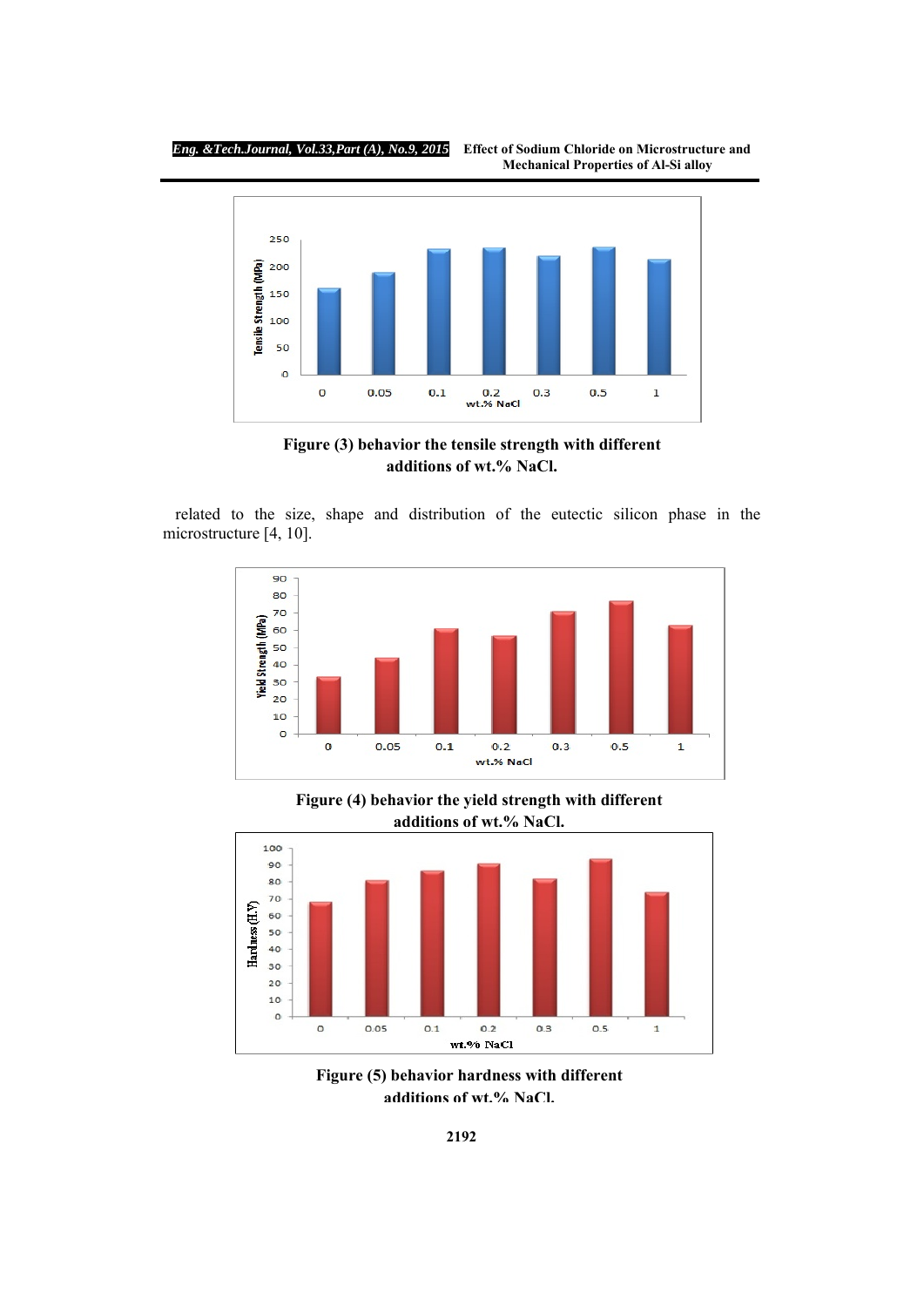

**Figure (6) behavior the reduction area percentage with different additions of wt.% NaCl.** 



**Figure (7) behavior the elongation percentage with different additions of wt.% NaCl.**

 The results are shown in table (2) as comparing with the same sampling (0.1, 0.3, and 0.5 wt% NaCl only) which were melted at 800  $^{\circ}$ C, as shown in table (3). It is clear that the mechanical properties values of the samples at 1000 °C are highest than the mechanical properties values of the corresponding samples melted at 800 °C. Since NaCl is a crystalline material and its melting point is a bit higher than 800 °C and in case that the furnace temperature is exactly or nearby that, the NaCl will not melt, instead, there will be some solid-solid diffusion process. For that its effectiveness will be lower. 1000 °C was used to be sure that all NaCl particles are melted.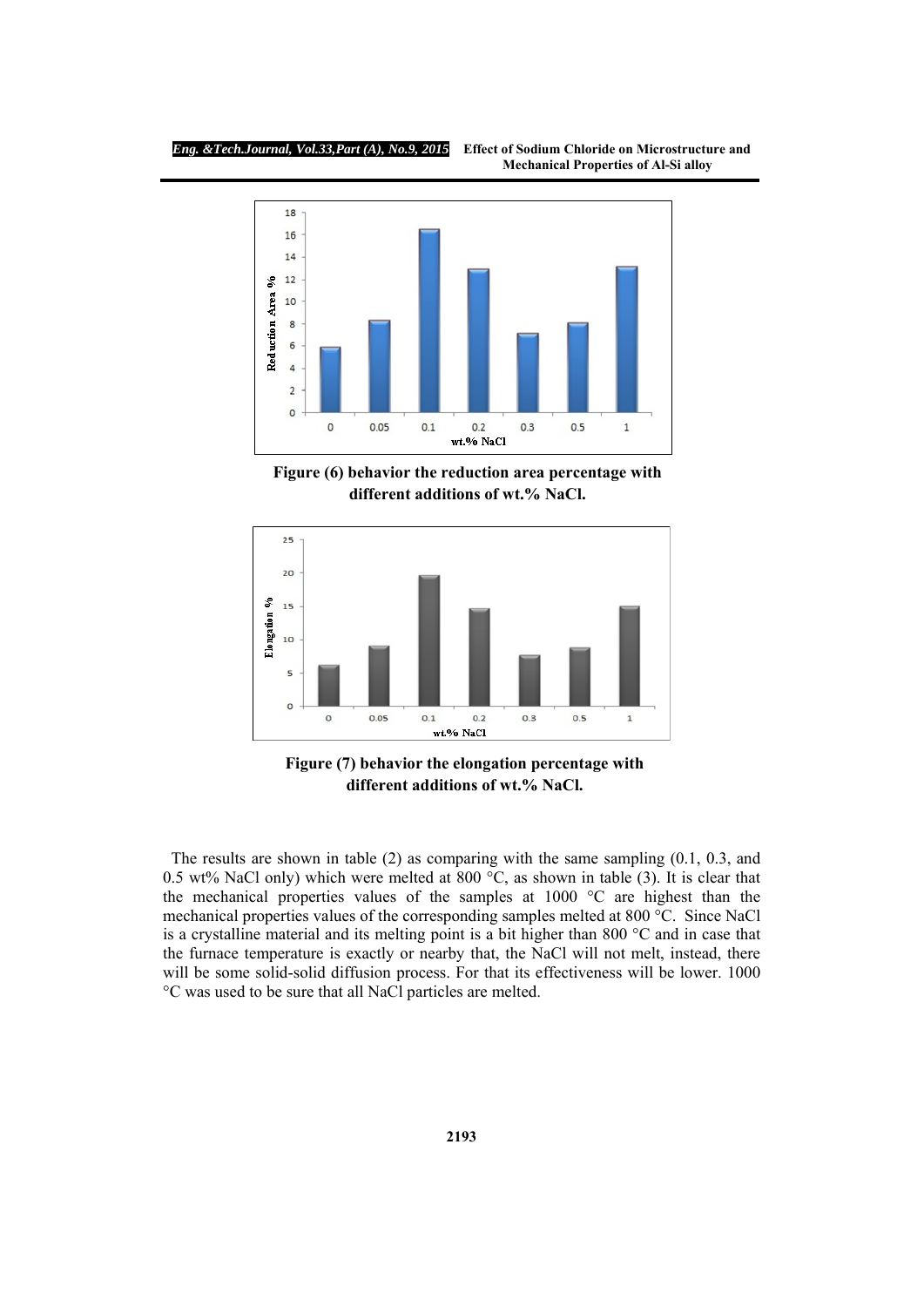| <b>Alloy</b><br>No. | <b>Alloy type</b>     | <b>Tensile</b><br>strength<br>(MPa) | Yield<br>strength<br>(MPa) | <b>Strain</b> | <b>Hardness</b><br><b>HV</b> | <b>Elongation</b><br>$\frac{0}{0}$ | <b>Reduction</b><br>Area % |
|---------------------|-----------------------|-------------------------------------|----------------------------|---------------|------------------------------|------------------------------------|----------------------------|
|                     | Al-<br>12%Si+0.1%NaCl | 170                                 | 59                         | 0.0597        | 86                           | 5.97                               | 5.63                       |
| $\overline{2}$      | Al-<br>12%Si+0.3%NaCl | 180                                 | 65                         | 0.0487        | 90                           | 4.87                               | 4.64                       |
| 3                   | Al-<br>12%Si+0.5%NaCl | 195                                 | 69                         | 0.0494        | 91                           | 4.94                               | 4.71                       |

**Table (3) the effect of different additions of sodium chloride powder on mechanical properties of Al-12%Si alloy melted at 800 °C.** 

## **Microstructure**

 The microstructure of the test samples was examined by optical microscopes. Figure (8) is micrograph of unmodified Al-12wt%Si alloy casting in as cast condition showing microstructures in which the eutectic silicon phase is dispersed in the aluminum matrix with needle-like morphology which is actually plate or flake-like in three dimension.

Addition of wt% NaCl to the alloy casting results in slight changes in the microstructure of the alloy (Figure 9-14). It can be observed that most of the eutectic silicon is not able to grow into large plates but seems to have been stunted or broken down into smaller sized particles. Though few still exist as large plates, they are not as many and randomly dispersed as those of the unmodified alloy signifying partial modification of the alloy. Also figure (18) illustrated the XRD pattern of Al-12wt%Si alloy which shows the peaks of Al and Si. In Figure (9), with the addition of 0.05% NaCl, shows the simple change in structure. The addition of 0.1% of NaCl in Figure (10) shows a response towards grain refinement with structural transition from coarse columnar dendritic structure to fine relatively equiaxed structure with smallest silicon crystal. Whereas with the addition of 0.2% of NaCl, Figure (11), the structure changes from columnar to finer equiaxed  $\alpha$ -Al dendrites compared to figure (8). While addition of 0.3% of NaCl, the plate like eutectic Si is converted to very fine particles and  $\alpha$ -Al dendrites converted to fine dendritic structure. The Figure (12), with 0.5% NaCl addition shows fine  $\alpha$ -Al dendrites and Si. Figure (13), with 1% NaCl addition shows a modified structure into fine dendrites structure. All changes in the structures due to the effect of sodium which convert coarse dendrites structure to fine dendrites structure also the silicon particles appear as isolated spherical crystals when observed at low magnification. This observed effect of modification is consistent with the findings of other researchers [11, 12]. Figures (15-17) illustrated that microstructure of Al-12wt%Si alloy from pouring temperature at 800  $^{\circ}$ C it seen that the structure change from dendritic structure to fine equiaxed structure.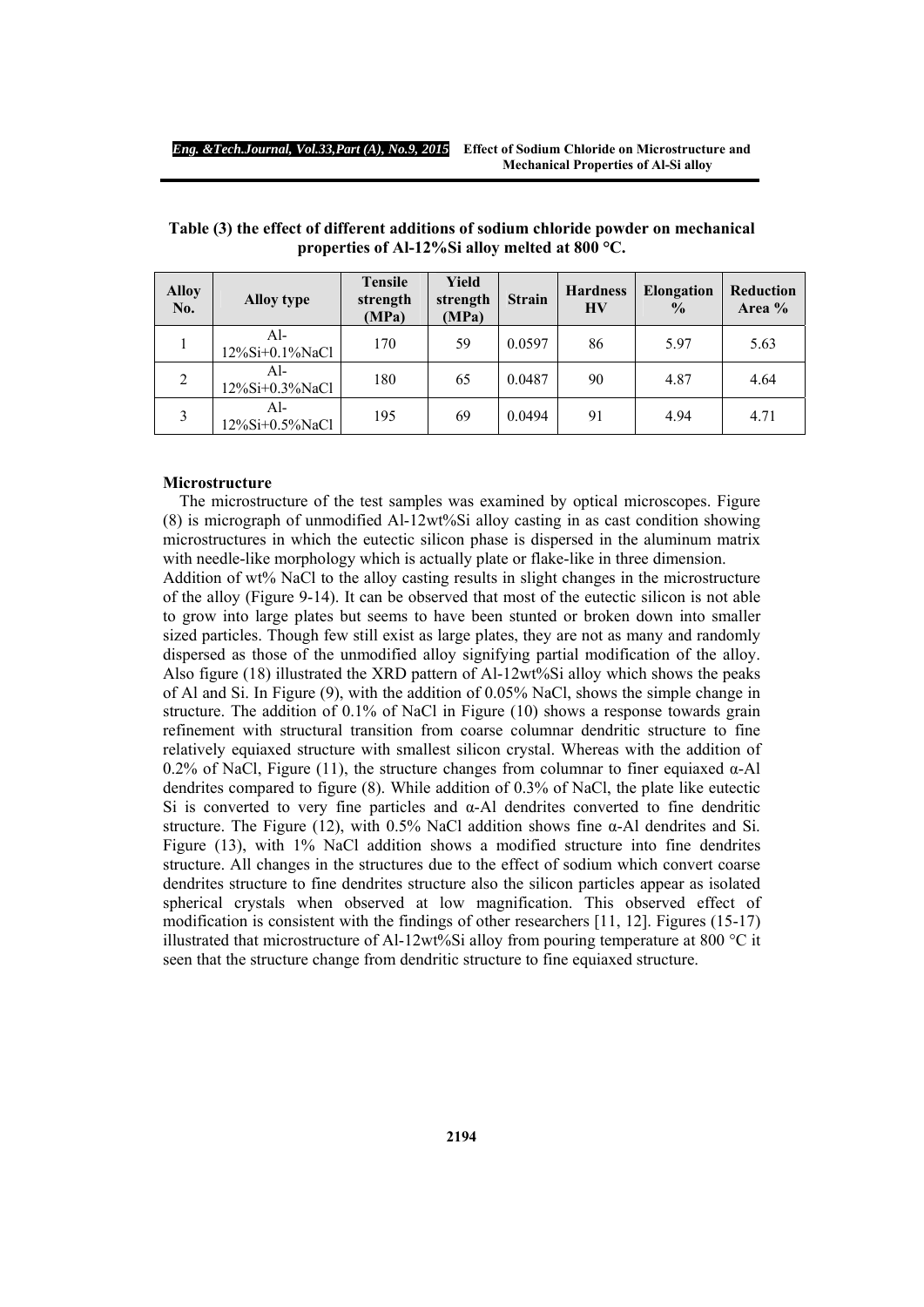Dendritic structure

Si partio Figure (8) microstructure of Al-12%Si as cast. 125 i particle Figure (9) microstructure of Al-12%Si-0.05%NaCl, pouring temp. 1000 °C 125

125

Figure (10) microstructure of Al-12%Si-0.1%NaCl, pouring temp. 1000 °C

Figure (11) microstructure of Al-12%Si-0.2%NaCl, at pouring temp. 1000 °C

125X



Figure (12) microstructure of Al-12%Si-0.3%NaCl, at pouring temp. 1000 °C

Figure (13) microstructure of Al-12%Si-0.5%NaCl, at pouring temp. 1000 °C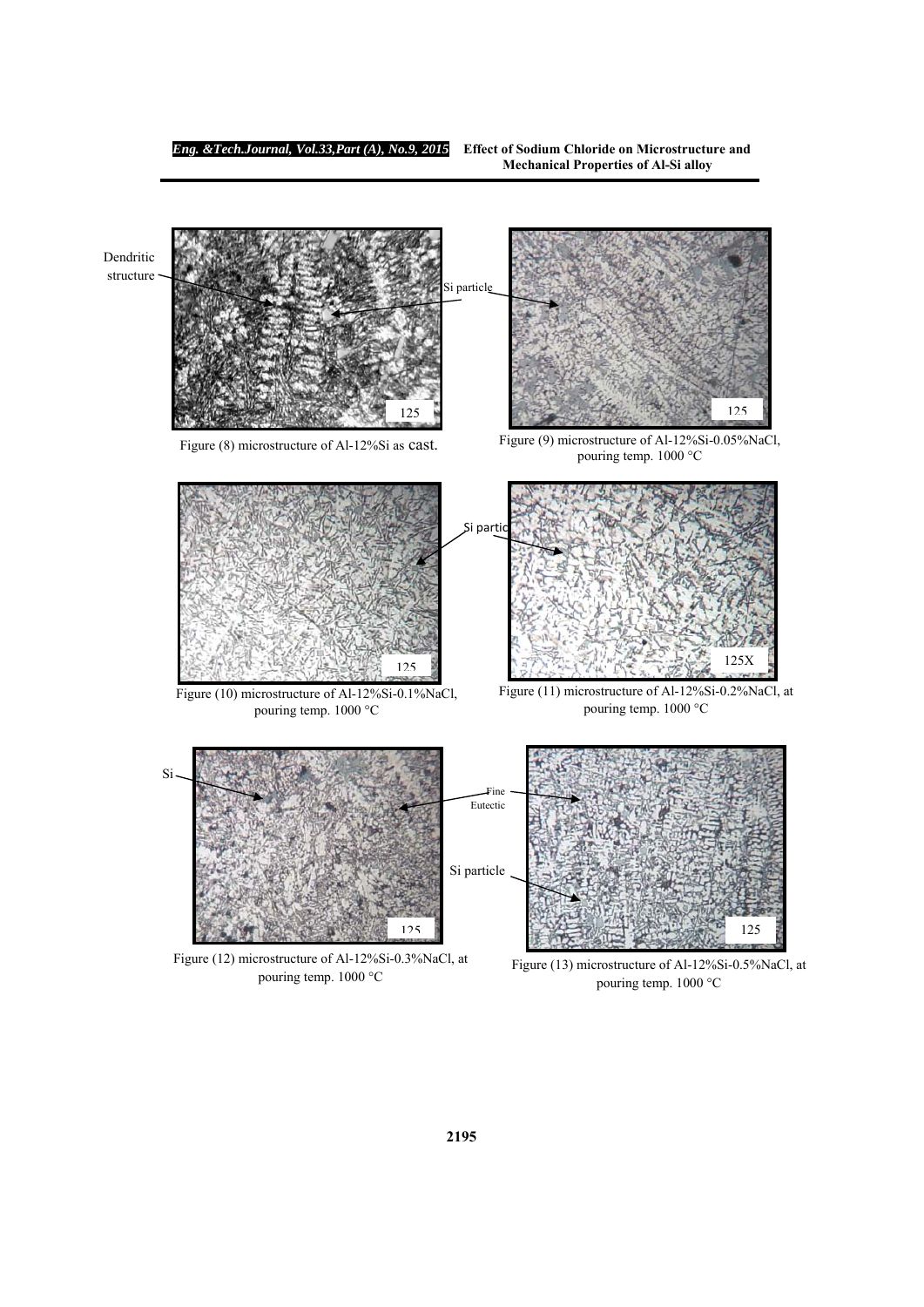*Eng. &Tech.Journal, Vol.33,Part (A), No.9, 2015* **Effect of Sodium Chloride on Microstructure and** 

 **Mechanical Properties of Al-Si alloy** 



**Figure (18) XRD pattern for Al-12wt%Si alloy**

# **CONCLUSION:**

1-The tensile, yield strength and hardness increased with increasing the addition of sodium chloride powder in Al-12wt%Si alloy. An alloy with additive 0.5wt%. NaCl